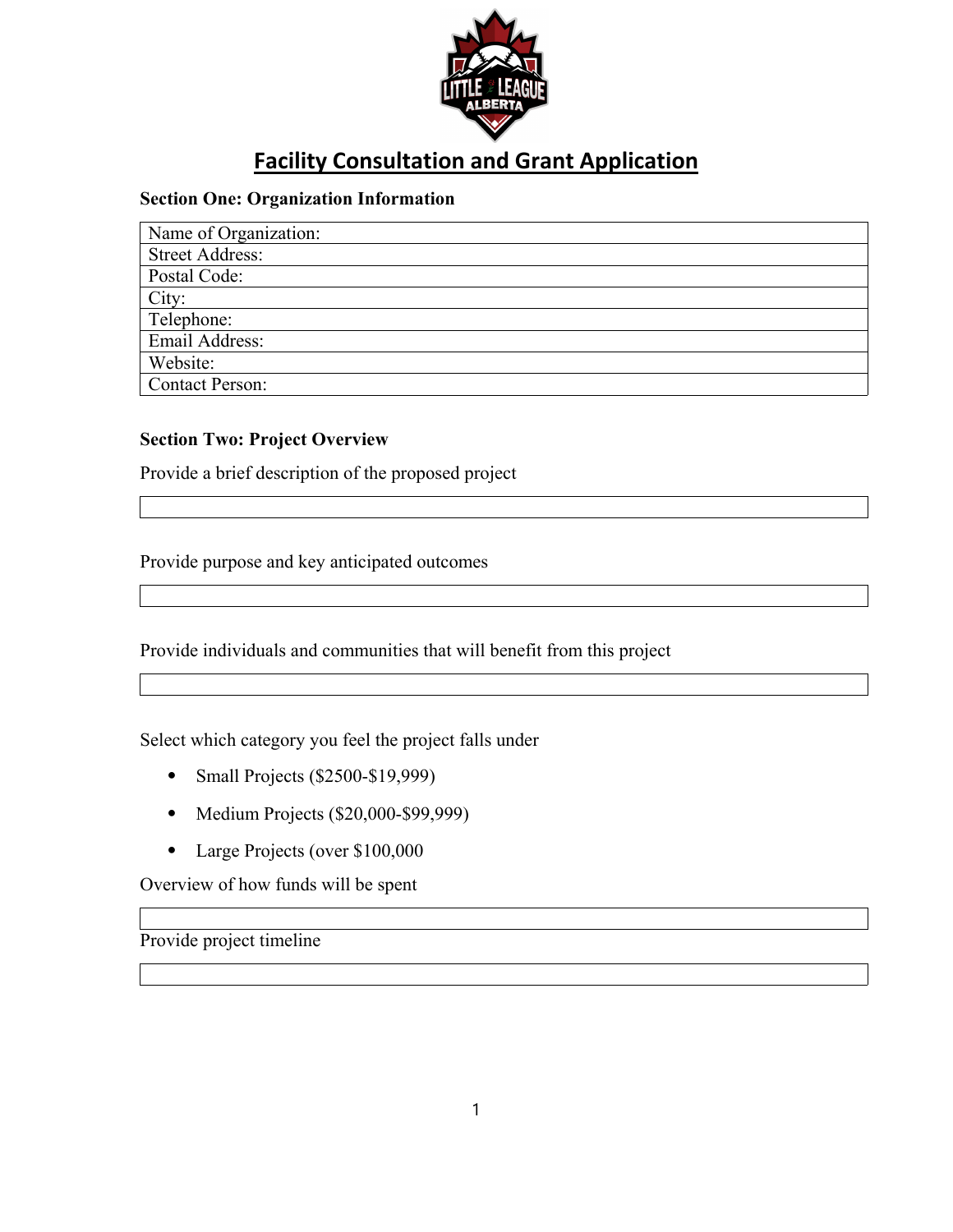

Provide a list of funding sources you have confirmed, or the project will utilize

| <b>NAME</b> | <b>AMOUNT</b> | APPLIED<br><b>YES/NO</b> | <b>CONFIRMED</b><br><b>YES/NO</b> |
|-------------|---------------|--------------------------|-----------------------------------|
|             |               |                          |                                   |
|             |               |                          |                                   |
|             |               |                          |                                   |
|             |               |                          |                                   |
|             |               |                          |                                   |

Provide a list of the necessary approvals that are necessary for the project to commence

## **Section Three: Additional Material Collaboration if Accepted.**

Please attach the following documents as attachments to the grant proposal.

As the undersigned, we agree to apply to Little League Alberta under the Facility Upgrade Collaboration & Grant Program. We understand that Little League Alberta will act as a consultant to this program and will work with your project team to prepare the following items:

- ⦁ Business Case & Budget
- ⦁ Estimates/Quotes
- ⦁ Additional Funding Sources